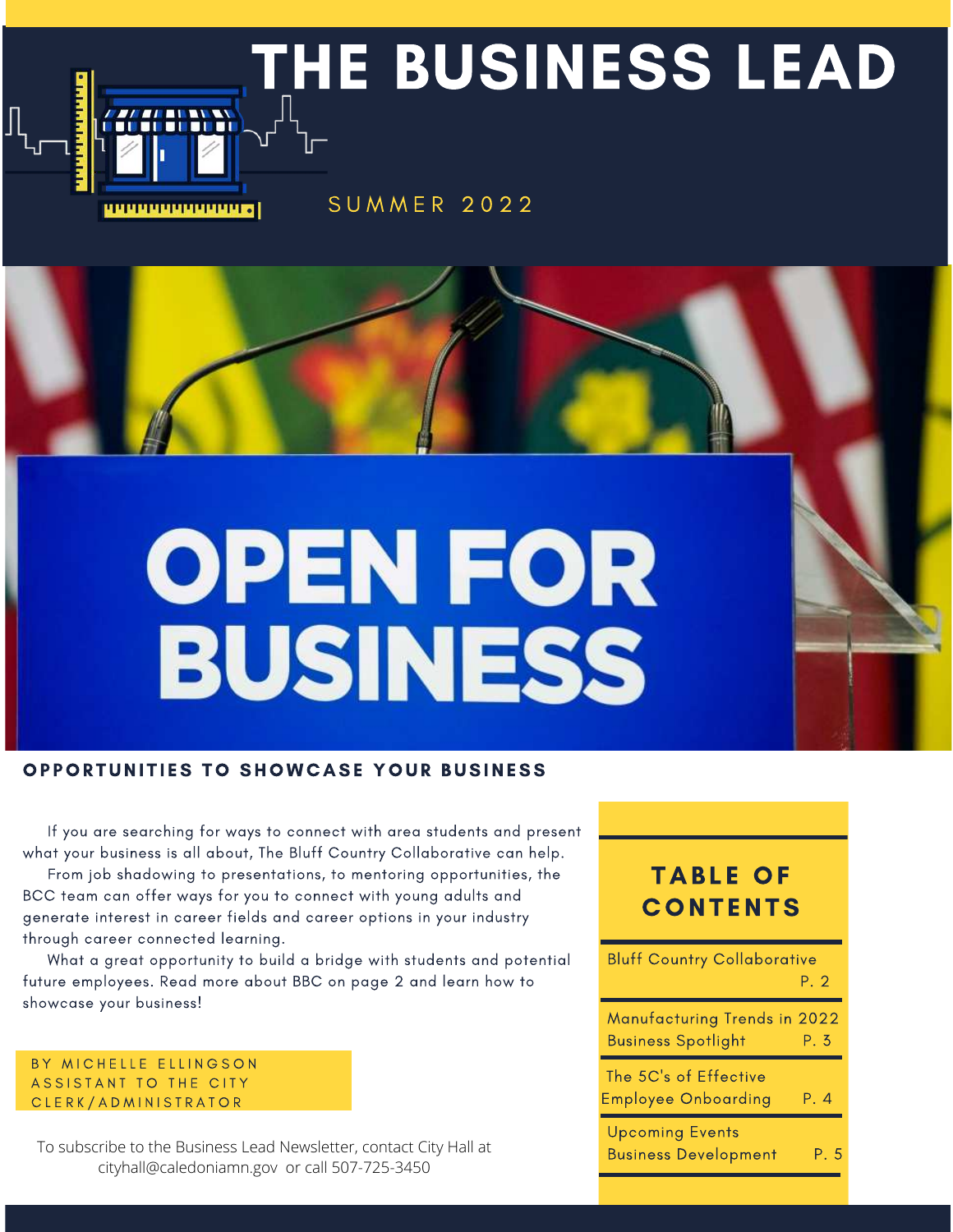## BLUFF COUNTRY COLLABORATIVE-FUTURE FORWARD

 The vision of the Bluff Country Collaborative (BCC) is to ensure the economic vitality of rural communities in Houston and Fillmore counties by integrating schools, employers, local government, and community resources in an effort to provide meaningful, hands-on experience to the next generation of workers. Hence, FutureForward.

 FutureForward offers an easy way to support local economic prosperity, find and manage partners, set up and track career-connected learning activities, build relevant educator capacity and pipeline, and leverage young people's innovative and diverse ideas. What does this mean for your business?

 By partnering with FutureForward, you can provide skill-based opportunities that support professional development and talent retention, attract and develop a talent pipeline, and leverage young people's innovative and diverse ideas.

Features include:

- Create a company profile with video and photo upload that showcase careers in your business.
- Post company-sponsored site tours, job shadows, student projects, internships, and teacher externships.
- Lead or partner on classroom instruction to bring real world relevancy to educational topics.
- Push notifications of events to students and educators for streamlined communication.
- Built-in direct message functionality between educators and business professionals.
- Easy "opt in" and "opt out" preferences.
- Business feedback tools and reporting.

#### But the best feature is, it's FREE to employers!



FutureForward ™

Be a part of the career-connected learning experience by joining FutureForward ™ for free today. Connect with the next generation of our workforce, build your workforce pipeline, and play a key role in helping students identify what career they want to pursue after high school.

The overall experience was great. Giving students the ability to see that there are other opportunities besides college that are viable options for their future. It was both generalized and company specific, but gave students the ability to see how this company as well as industry operates.

- Teacher, Site Visit

source: bluffcountrycollaborative.com



-Employer, Site Visit



## BCC Industry Partners in Caledonia





فرتى

ŧ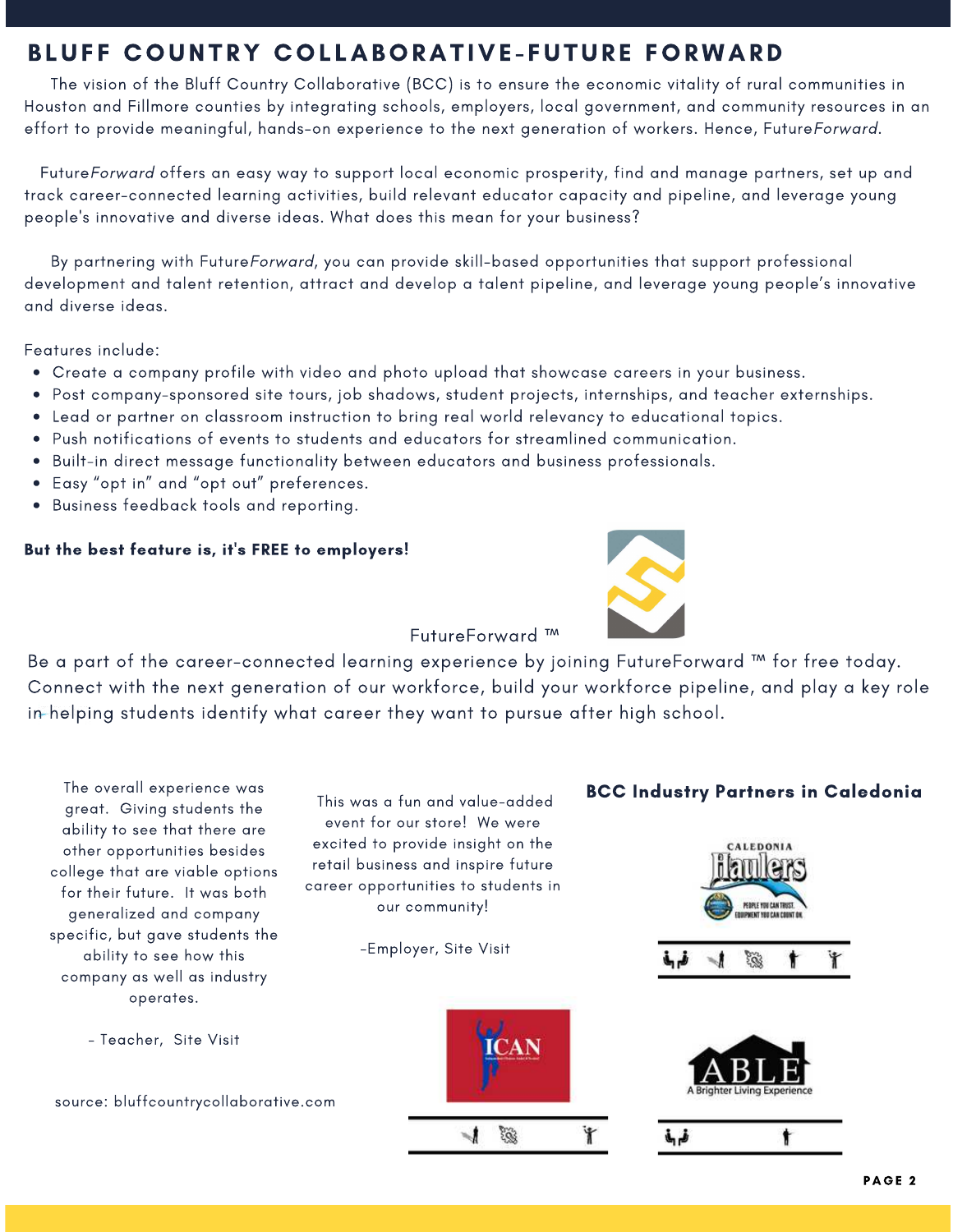### **MANUFACTURING TRENDS IN 2022**

 To be sustainable and overcome significant challenges post pandemic, manufacturers have been putting a focus on several key areas in 2022. Below is a list of current trends.

Additive Manufacturing: Additive Manufacturing (where materials are produced in layers using 3D printing) will transform manufacturing in coming years making for more viable processes at little cost. Using computer-aided-design (CAD) software or 3D object scanners, material can be added layer by layer in precise geometrics shapes. By contrast, when an object is created by traditional means, it is often necessary to remove material through milling or machining. Automotive production is already pursuing the 3D printing concept.

Increased Automation: Automation is crucial in addressing and compensating for the labor shortage. In addition, using automation can decrease or eliminate time consuming and error prone processes. Technologies like smart machines can help maintain consistency, increase quality, and improve uptime.

Securing Talent: As more automation comes into play, employees must be upskilled to work within an automated environment. Partnering with technical education institutions to develop employees for this type of workplace can help prepare employees for the future.

Predictive Maintenance: The results of a good predictive maintenance program includes reduced downtime and an increase in efficiency. Being prepared and proactive will better equip manufacturers to meet customer demand and successfully implement digital transformation. source: www.wolterskluwer.com

#### **Old Buildings Renewed**

 The lot and a frame building at 123 E. Main was purchased in 1898 by C.H. Schansberg, Severt J. Solberg and John Solberg for their meat market business. In 1905 the frame building was replaced with the brick structure at a cost of \$7,500. Known as the Central Meat Market, the market became famous for its homemade sausage. At the back of the building was a hand operated elevator used to lift ice cakes up to the chill room.

 Michael and Joseph P. Leighton became owners of the building in 1925. In 1930 the ownership façade was changed to read. "Leighton Bros." During the late 1930s and 1940s it housed the meat market and a grocery store run by Styrk Stenehjem.

 In 1960 optometrist Dr. Arthur P. Zimmerman bought the building and lived in the upstairs apartment with his wife Stella. Ross Johnson and Charles Thomas rented the retail space for the Coast to Coast Hardware Store from 1958-1980. Then the franchise was sold to Elmer and Ruby Pohlman (who later moved to a new location on Kingston).

 The next business in the building was Country Flowers run by Rick and Sue Haugstad from 1984-1988. When Rose Kramer started her flower shop located here, she changed the name to Country Rose Flowers and Gifts. In 1999 Ernie Hodges purchased the building from Stella Zimmerman and opened the 24 Hour Workout Center. The next owners of the Workout Center and building were Anthony and Carol Schiltz in 2006. The building was purchased by Jared Snyder in 2016 who then sold it to Michael and Sara Klug in 2019. The Klugs have restored the building façade and remodeled the interior for their insurance business – Klug Insurance, LLC.



**Central Meat Market 1911 photo provided by HCHS**



## **BUSINESS SPOTLIGHT**

 Operated by Aaron Keopple, Precision Stainless, Inc. has been a part of the Caledonia community since 2016.

 Located at 921 Industry Road, Precision Stainless Inc. manufactures standard fittings and custom stainless steel fabrication products. Products include clamp fittings, bevel seat fittings, I-line fittings, and tube O.D. fittings specifically for dairy, food, and beverage manufacturing, and biopharmaceutical industries.

 All fittings are produced by skilled welders, craftspeople and technicians with an average of 15 years of experience in the stainless steel tube fitting manufacturing.



## **Klug Insurance 2022**

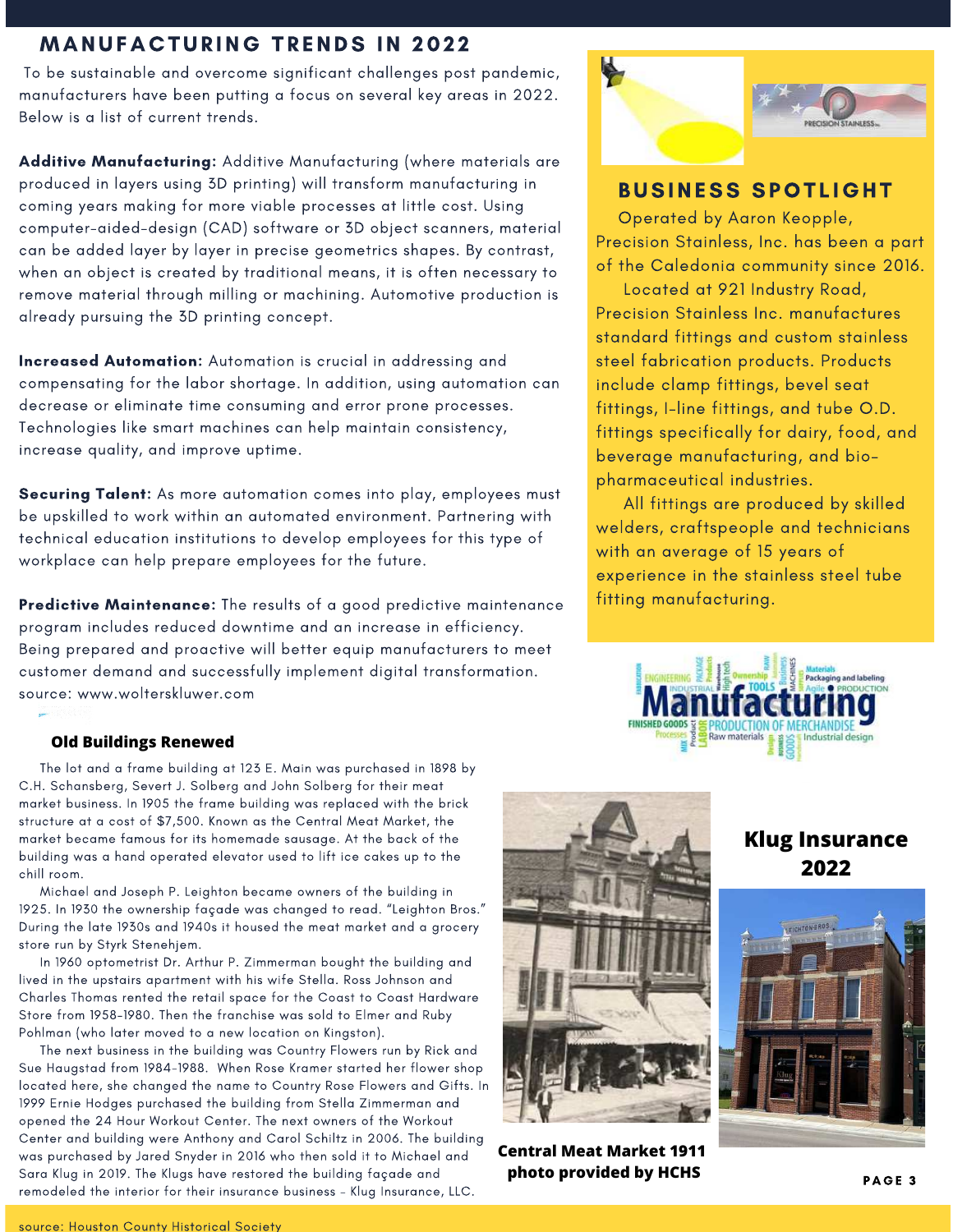## THE 5C'S OF EFFECTIVE EMPLOYEE ONBOARDING

 [There's a reason one-third of new employees look for another job within 6 months of](https://www.compli.com/blog/the-costs-of-poor-onboarding-what-you-lose-when-people-jump-ship/) getting hired, and it's not because they just can't get enough of filling out job applications. It's because many organizations lack formalized, systematic onboarding procedures.

 As an employer, you need to adequately train and prepare your new employees, so each hire feels welcomed, knows what is expected of them, and understands the company's culture and mission. To avoid high rates of turnover costing your organization money and talent, apply the following:

**1. Compliance:** How you address compliance sets the tone for how an employee understands their job and their employer's priorities. Introduce employees to your policies and have them sign off on important paperwork such as confidentiality agreements, antiharassment policies, and required state and federal forms. Compliance also includes training: make sure that employees understand how to use your compliance system (e.g. to report incidents of harassment, manage consumer complaints, etc.).

2. Clarification: Clarification means communicating expectations around job performance. If employees know what is expected of them and they are held accountable, they will preform well and meet desired outcomes.

**3. Culture:** There are a number of steps you can take early on to give employees a positive first impression and make them feel at home in your organization. First, make sure each new hire receives and reads through the employee handbook. The handbook can provide information about the company's history along with standard information on safety, and employee incentives. In addition to these existing values and programs, the new hire should understand the organization's structure and goals for the coming year so that they can start contributing immediately.

4. Connection: There are a number of concrete steps managers can take to forge powerful connections with employees early on. An email, letter, or welcome video can go a long way toward making new hires feel connected to their workplace. New hires should also be introduced to their teammates and leaders in their department, as well as any important contacts outside their department they will need to interact with. You may also want to consider assigning each new hire a "buddy" who can help them acclimate to the organization.

5. Checkback: Don't assume that your job is over after the new hire's first day or week at the organization. In the face of actual work, even the most robust, welcoming onboarding process can fade and become a distant memory for an overwhelmed employee. With this in mind, stay in contact daily for the first week followed by regularly checking in with each new hire by setting up check-in meetings 30, 60, and 90 days out.

source: www.compli.com





**New Employee Onboarding** Checklist

 **Employee onboarding is a big task and it can be easy to forget a few steps in the process so to prepare yourself, use a checklist.** 

 **Not only will a checklist ensure a smooth onboarding process, but your new hire will have a great first impression of your business.** 

 **Include the following checks for a successful onboarding experience:** 

- **The Welcome: An email or letter welcoming the new employee aboard.**
- **Pre-Onboarding: Workstation set up, account/email set up, security cards/keys.**
- **First-Day: Tour of facility, introductions to co-workers, review of training checklist.**
- **First Month: Postonboarding follow up, training status, review of short-term goals.**